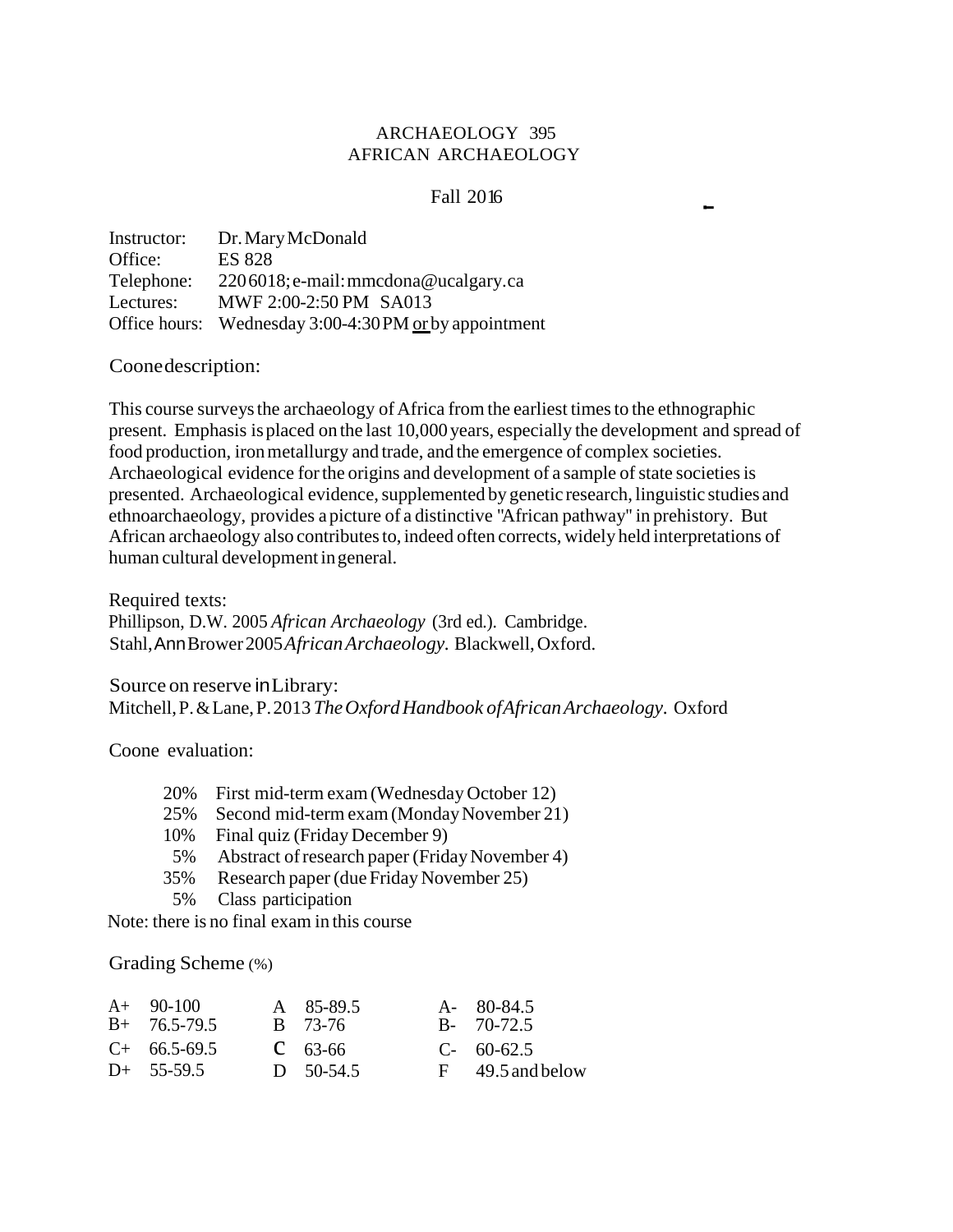Abstract of research paper:

A 100-word summary of your research paper in which you state your thesis or argument. Also, please provide 2 to 4 of your major references. Due Friday November 4 and worth 5 points.

Research paper:

A 10-12 page research paper, worth 35 points, is required. It is due on Friday November 25.

Chooseatopicthatisappropriatetothecourse. Afewpossibletopicareasaresuggested below.

A research paper should involve on average at least one source per page of text, so at least 12 substantial sources (e.g. other than textbooks, encyclopedia articles), from scholarly journals, monographs or web sources. Articles from your textbook Stahl are acceptable.

Use the referencing format found in*American Antiquity,* which you can find at [www.saa.org/Publications/StyleGuide/styframe.html](http://www.saa.org/Publications/StyleGuide/styframe.html)

No plastic binders or holders, please! Number your pages and staple them together. Also, of course, avoid plagiarism.

Sample paper topics:

African iron technology: local invention or diffusion?

"OutofAfrica":themostlikelyroute.

Bantu expansion in eastern and southern Africa: why so fast?

Progressin engendering African Prehistory?

Usingrock art to learn about an ancient society.

A critical analysis of amajor site that has been comprehensively published, e.g. Kalambo Falls, GreatZimbabwe,Jenne-jeno, Nabta Playa.

Rough outline of weekly topics and readings:

Week 1:

Introduction to African archaeology. Geography, climate, language groups. Read: Phillipson chap 1; Stahl #1.

Week2:

Early Stone Age (ESA): beginning of human culture and the Acheulean. Read: Phil. chap. 2, 3.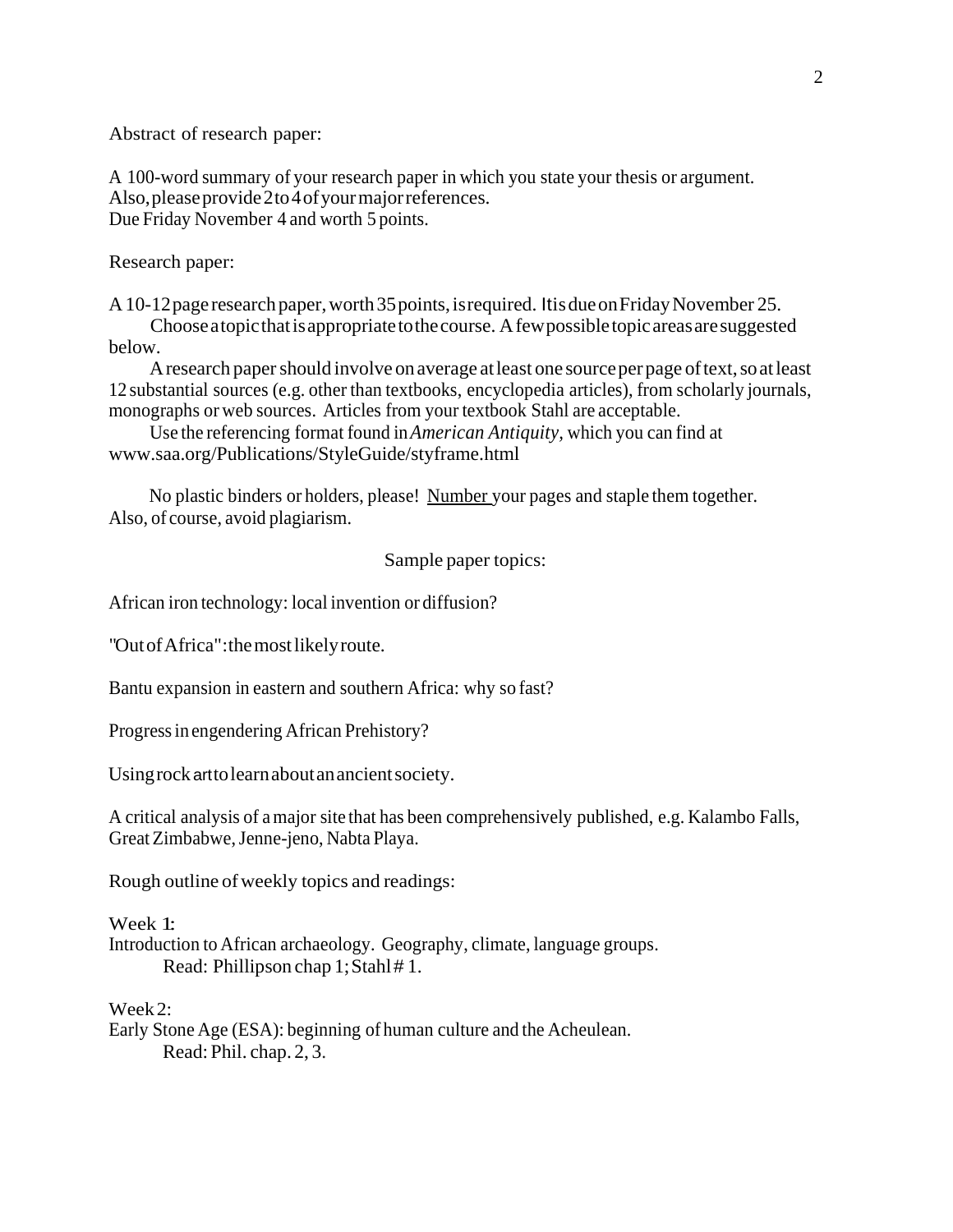Week3:

Middle Stone Age (MSA) and the emergence of modem human behavior. Read:Phil.chap4*(passim);*Stahl#4.

# Week 4:

Late Stone Age (LSA): consolidation and elaboration. Read: Phil. chap. 4 (continued); Stahl #5.

# Week 5:

First mid-term, Oct. 12. Beginnings ofsettlement. Read: Phil. chap 5; Stahl # 7.

## Week 6:

Origins of farming; early pastoralism. Read: Phil. chap. 6to p. 195; Stahl # 8.

#### Week 7:

Origins ofdomestication continued Read: Phil. chap. 6(ctd); Stahl# 10.

Week 8:

Iron Age: evidence for early iron working. Read: Phil. chap 7to p. 249; Stahl # 11.

Week 9: Reading days Social and economic consequences of the Iron Age Read: Phil. chap 7 (ctd); Stahl # 12.

Week 10: Rise of complex societies inAfrica: theoretical considerations. Read: Stahl# 13.

Week 11: Second mid-term, Nov. 21 Early urbanism and trade insub-Saharan Africa. Read:Stahl# 15.

Weeks 12, 13: African complex societies: Great Zimbabwe, the East Coast, Central Africa Read: Phil. chap. 8; Stahl # 18.

Finalquiz,December 9.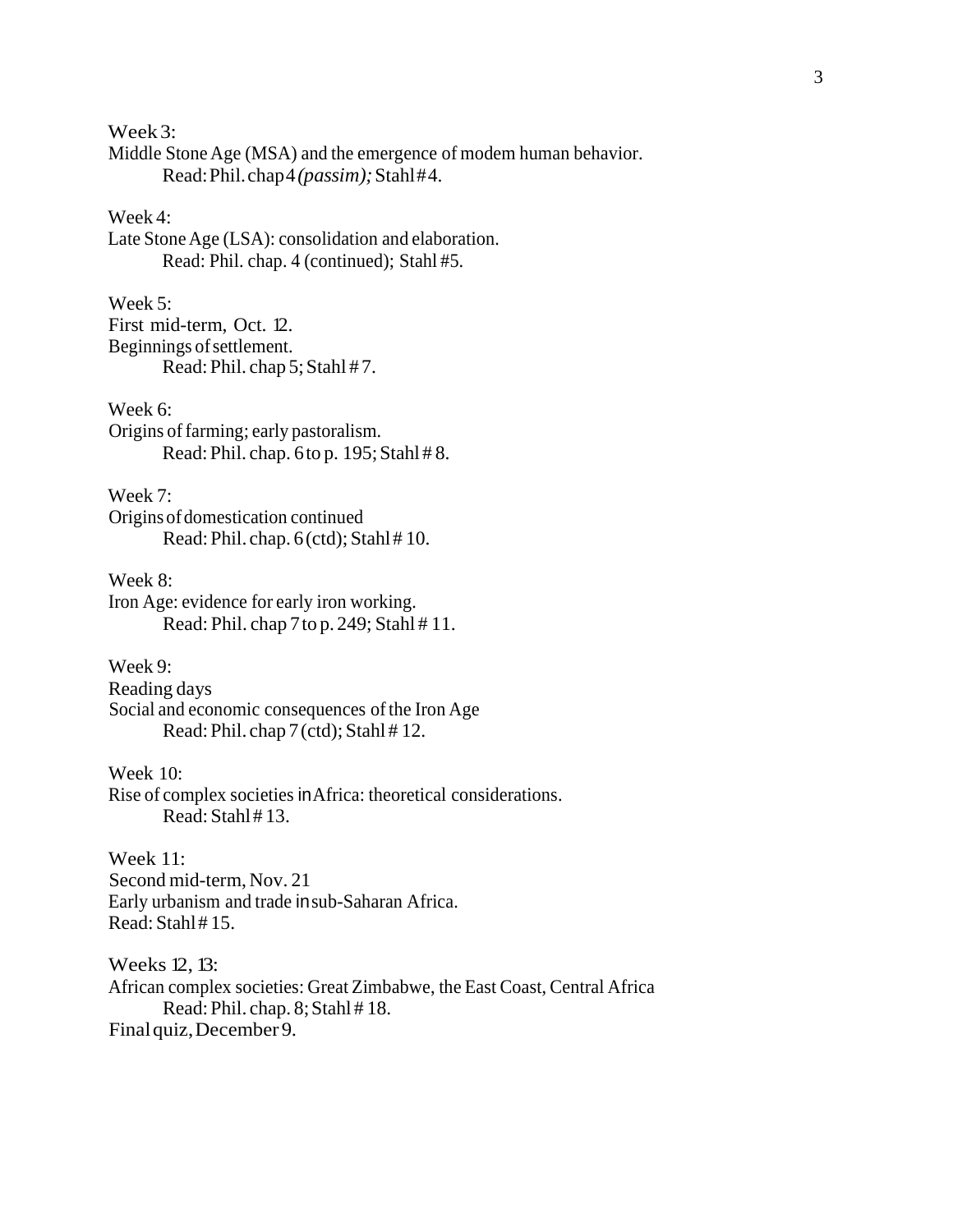Additional readings and sources:

Journals aregoodplacestolookforbothpapertopicsandreferences. Some ofthe journals dealing with African archaeology:

AfricanArchaeological Review Azania Journal of African Archaeology (On line) Journal of African History Journal of Social Archaeology NyameAkuma West African Journal of Archaeology The SouthAfrican Archaeological Newsletter

Useful websites for maps:

htt;p://www.warto:ft.nu/so:ftware/seterra/exercises-2.aspx

htt;p[://www.lib.utexas.edu/maps/africa.](http://www.lib.utexas.edu/maps/africa) html

Plagiarism and Cheating:

Plagiarism: ''tosteal andpass offthe ideasorwordsofanother asone'sown" (Webster's). Plagiarismwillnotbetolerated andwillautomaticallyresultinafailinggradeforthe submission. Any student caught plagiarizing will also be subject to additional University sanctions. Students are expected to be familiar with the Department of Anthropology and Archaeology's policy on intellectual honesty.

### Deferred Exams:

Deferral of a mid-term exammust be cleared with the instructor. Deferral will be granted only in cases of personal injury, illness, or immediate family emergency. An official note or other documentation explaining the reason for the absence is required. Deferral of the final exam requires Registrar approval.

Academic Accommodations:

The academic accommodations policy can be found at [http://wwwucalgary.ca/access/accommodations/policy.](http://wwwucalgary.ca/access/accommodations/policy)

It is the student's responsibility to request academic accommodations. If you are a student with a documented disability who may require academic accommodations and have not registered with Student Accessibility Services, please contact them at 403-220-6019. Students that have not registered with the SAS are not eligible for formal academic accommodations. More information about the academic accommodations can be found at [http://wwww.ucalgary.ca/access.](http://wwww.ucalgary.ca/access)

## Emergency Evacuation:

In the event of an emergency that requires evacuation, please refer to the following link to become familiar with the assembly points for the class:

[htij>s://www.ucalgary.ca/emergencyplan/home/evacuation-assembly-points/assembly-points](http://www.ucalgary.ca/emergencyplan/home/evacuation-assembly-points/assembly-points)

#### USRI:

At the University of Calgary, feedback furnished by students through the Universal Student Ratings of Instruction (USRI) survey provides valuable information to help with evaluating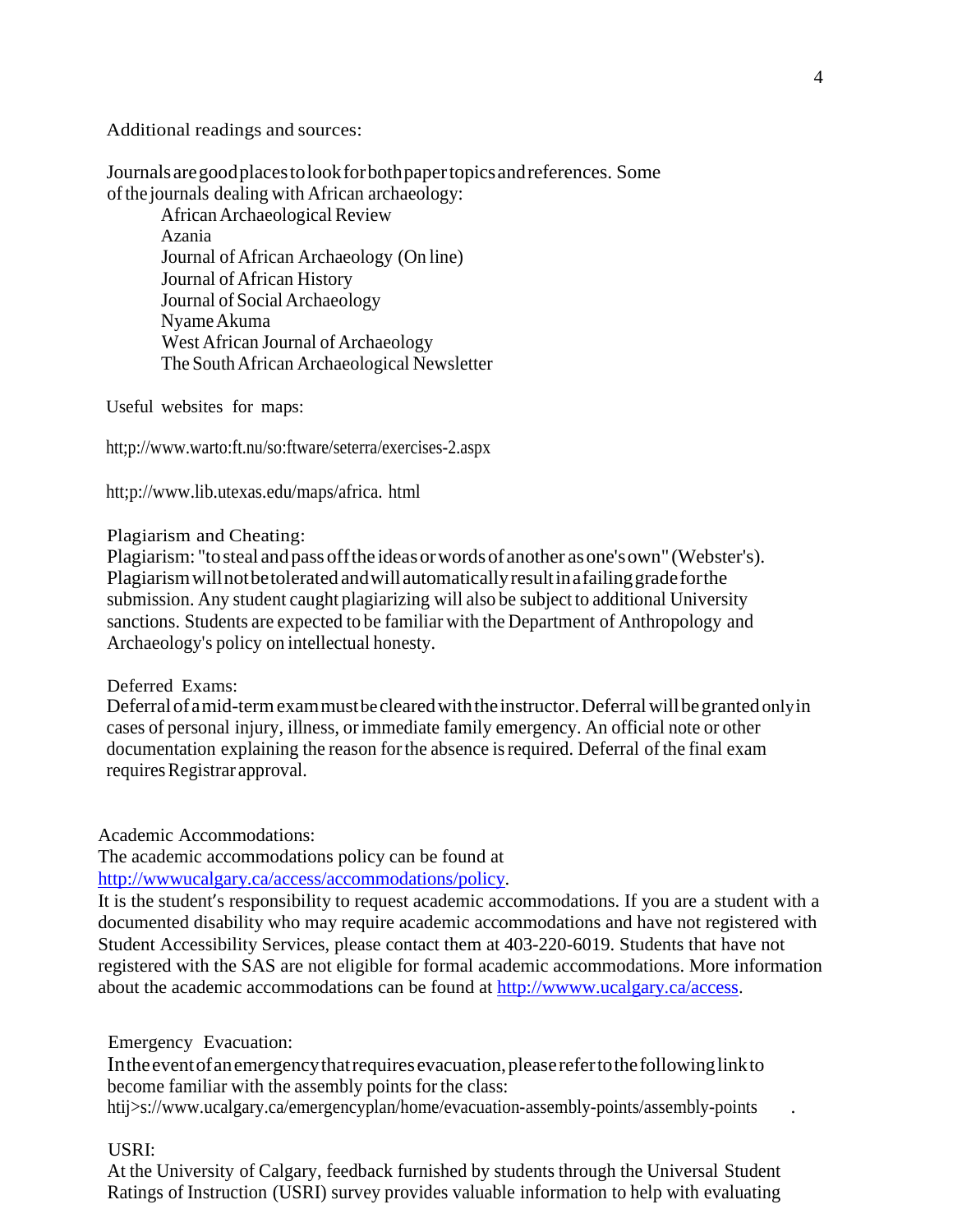instruction, enhancing learning and teaching, and selecting courses [\(www.ucalgary.ca/usri\).](http://www.ucalgary.ca/usri)) Your responses are appreciated -please participate in USRI Surveys.

The Department of Anthropology and Archaeology's FOIP (Freedom of Information and Privacy) policy requires all reports/examinations to be returned to students during classtime or theinstructor'sofficehours.AnytermworknotpickedupwillbeplacedintheAnthropology Office(ES620)fordistribution.Anystudentnotwishingtohavetheirworkplaced intheoffice must make alternate arrangements with the course instructor early in the term.

## Freedom of Information and Protection of Privacy Act:

The University of Calgary is committed to protecting the privacy of individuals who work and study at the University or who otherwise interact with the University in accordance with the standards set out in the Freedom of Information and Protection of Privacy Act.

Please refer to the following link for detailed information: http://www.ucalgary .ca/secretariat/system/files/foip%20overview. pdf

The Department of Anthropology and Archaeology's FOIP (Freedom of Information and Privacy) policy requires all reports/examinations to be returned to students during classtime or the instructor's office hours. Any term work not picked up will be placed in the Anthropology and Archaeology Office (ES620) for distribution. Any student not wishing to have their work placed in the office must make alternate arrangements with the course instructor early in the term.

## SafewalkInformation:

Campus Security, in partnership with the Students' Union, provides the Safewalk service, 24 hours aday to any location on Campus including the LRT, parking lots, bus zones and University residences. Contact Campus Security at  $(403)220$ -5333 or use ahelpphone, and Safewalkers or a Campus Security Officer will accompany you to your campus destination.

Faculty of Arts Program Advising and Student Information Resources:

Haveaquestion,butnotsurewheretostart?ThenewFacultyofArtsProgramInformation Centre (PIC) is your information resource for everything in Arts! Drop in at SS110, call us at 403-220-3580 or email us at [artsads@ucalgary.ca.](mailto:artsads@ucalgary.ca) You can also visit the Faculty of Arts website at <http://arts.ucalgary.ca/undergraduate> which has detailed information on common academic concerns.

• For program planning and advice, contact the Student Success Centre (formerly the Undergraduate programs Office) at  $(403)220-5881$  or visit them in their new space on the 3rd Floor of the Taylor Family Digital Library.